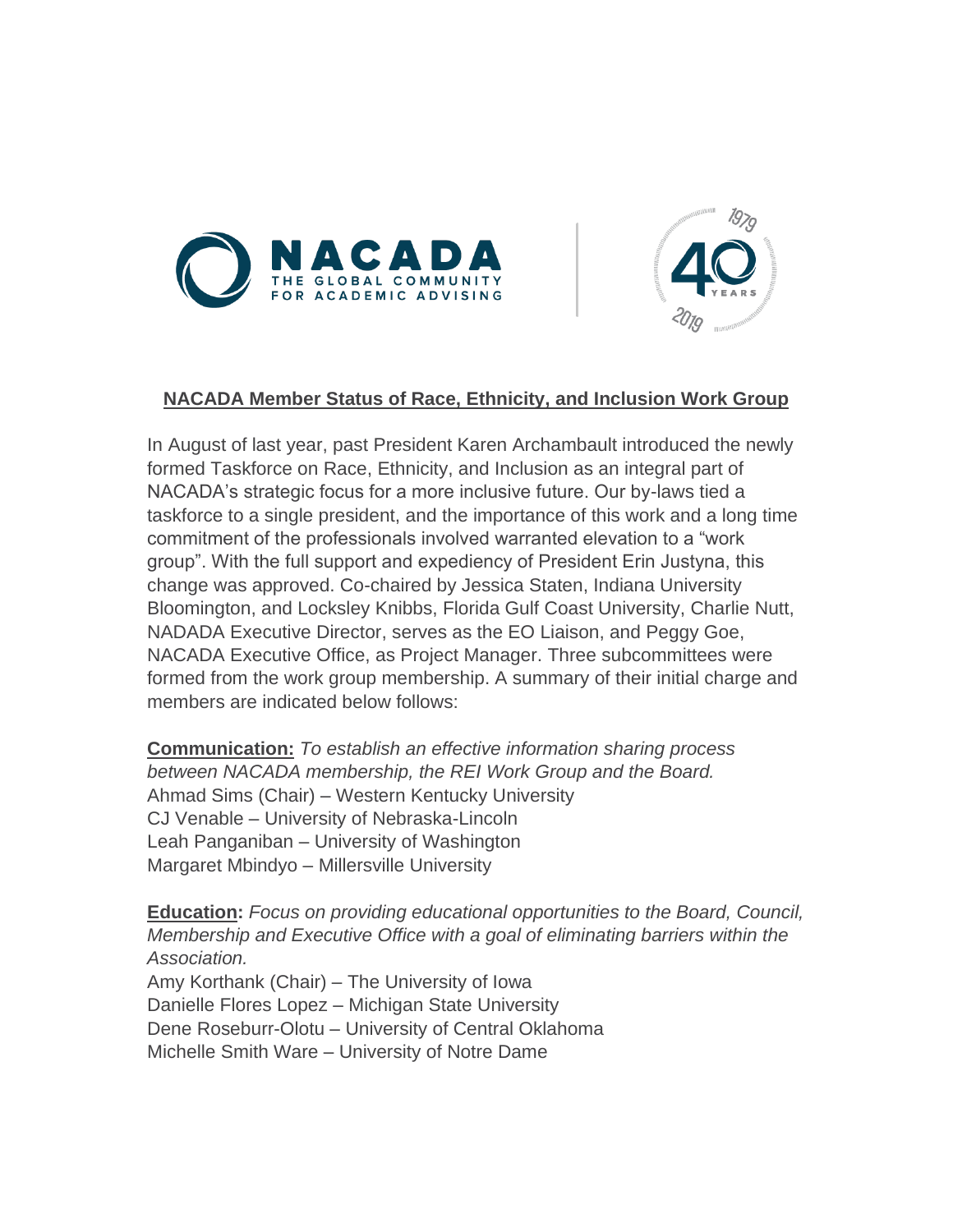Quentin Alexander – Longwood University

**Structural:** *Determine areas within the NACADA structure that lack racially inclusive practices.* Fai Howard (Chair) – University of South Florida Ariel Collatz – University of California, Davis Cheyenne Henry – Dalhousie University Megumi Makino-Kanehiro – University of Hawai'i at Mānoa Wanda Reyes-Dawes – Manchester Community College

The work group has been doing some grounded work in relation to the charge. We have seen the need to get a group of individuals with other passions and identities who will bring different perspectives as well as lived experiences and skills that would fill in the gaps where we lack expertise and guarantee that the work group aligns with our charge in reference to Race, Ethnicity, and Inclusion (REI). We felt that it would be valuable to come together and focus on the race, ethnicity, and inclusion professional development that our Association will implement for all our leaders in October. As such, we have recently, invited Dr. Hannah-Jefferson of Jackson State University to join us, based on her expertise, to assist us in developing a training program. This training will be done through a hybrid delivery format during the 2020 Virtual Annual Conference. We are also pleased to announce that we have a new addition to our team. Lizbeth Alcantara, Kansas State University, will be joining the Education Subcommittee as the new Project Manager based on the training needs.

As leaders, we have to engage in conversations and training surrounding Race, Ethnicity, and Inclusion and be seen engaging, perhaps imperfectly, in the hard work necessary to change our association's culture. A lot of the work that we will embark upon is a willingness to listen and accept that there are things that needs to be changed within NACADA. While we recognize that training is only one piece of the puzzle, it is not the solution. Therefore, we are also cognizant that nothing will happen overnight and that real transformation will require intense listening, new knowledge, lots of role-modeling from leaders, and NACADA's commitment to keep working hard and engaging in conversations about inequality, to the point where folks in the majority absolve themselves of accountability for changing things or confronting their own biases. We absolutely need to increase levels of understanding on topics related to diversity, equity, and inclusion. At the same time, we will continue to serve and